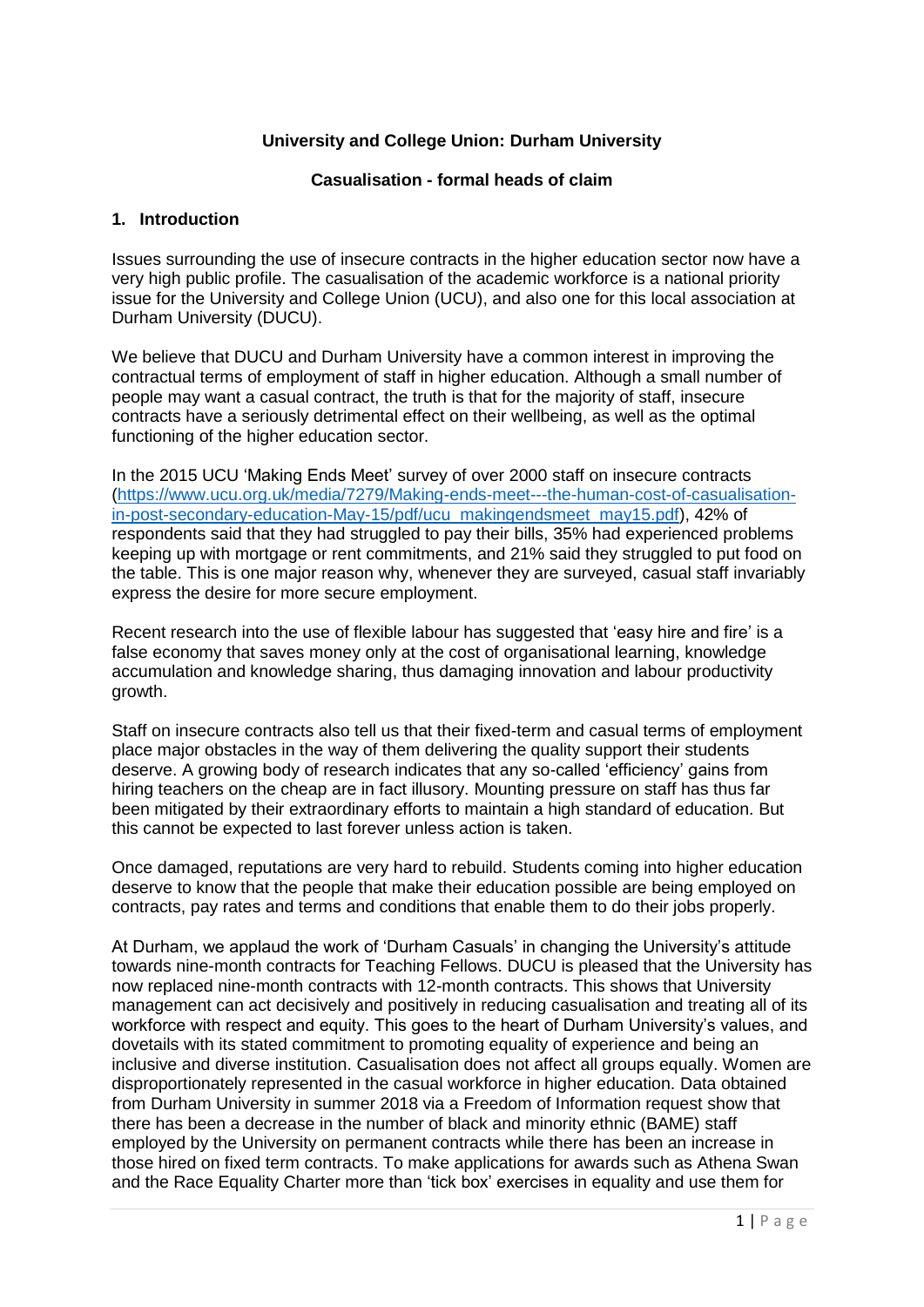real cultural change requires determined investment by University management to remove structural inequality. Efforts to recruit staff need to be long-term and sustainable and not driven by bureaucratic exercises. Tackling the casualisation culture at Durham is vital in this endeavour.

Durham University has no cause for complacency. Notwithstanding the shift in attitudes towards nine-month contracts, 80 hourly-paid casual staff did not get paid in October 2018. Prior to DUCU intervention, in November 2018 casual staff in Philosophy were not going to be paid for attendance at compulsory training.

Our members report numerous instances of 'interim' employment of short-term Teaching Fellows who are employed pending the recruitment of a non-fixed term academic to the same position. Those filling such posts in the short term seem rarely, if ever, to be considered for the continuing role. Alongside this, some Departments / Schools, such as MLAC, still employ Teaching Fellows on a succession of fixed-term contracts, even when it is clear that there is an ongoing need for the role.

Contract research staff are given inadequate time to apply for redeployment to other roles, with Durham University lagging behind other institutions in the sector, such as the University of Leeds, in its support for the ongoing career development of its postdoctoral researchers. Staff on insecure contracts often face obstacles to career development that are not adequately recognised, such as instances in which they are prevented from taking on PhD supervision due to the fixed-term nature of their contracts.

The pay structure is outdated and opaque: the hourly-paid lecturer / tutor rate has not increased since October 2008 (a decade ago), there is no apparent mechanism for review and negotiation, holiday accrual is not always applied, and there is a lack of clarity over what constitutes experience. How and to which activities hourly-paid rates are applied vary massively across the University, leading not only to teaching staff uncertainty but also huge administrative inefficiency, at a time when PSS is under enormous strain.

DUCU thus calls on the management of Durham University to take further swift and meaningful steps to address the inequities currently experienced by its casual staff. Let Durham University truly live its values, being motivated to effect real change, challenging itself to address issues of casualisation in a serious-minded way, and being innovative, leading UK higher education in showing that improving the working lives of staff reinforces and enhances the excellence of our institution.

# **2. Statement of intent**

Our claim is for the University senior management to agree a joint statement that:

- Allows for a joint review of working practices:
- Accepts the need for time-limited discussions;
- Negotiates a review of relevant polices and working practices;
- Ensures that leadership across and within Departments, Schools, Faculties and Colleges is provided and sufficient resources (people and money) committed to achieve this objective.

# **3. Transparency in payments**

The University should agree steps to: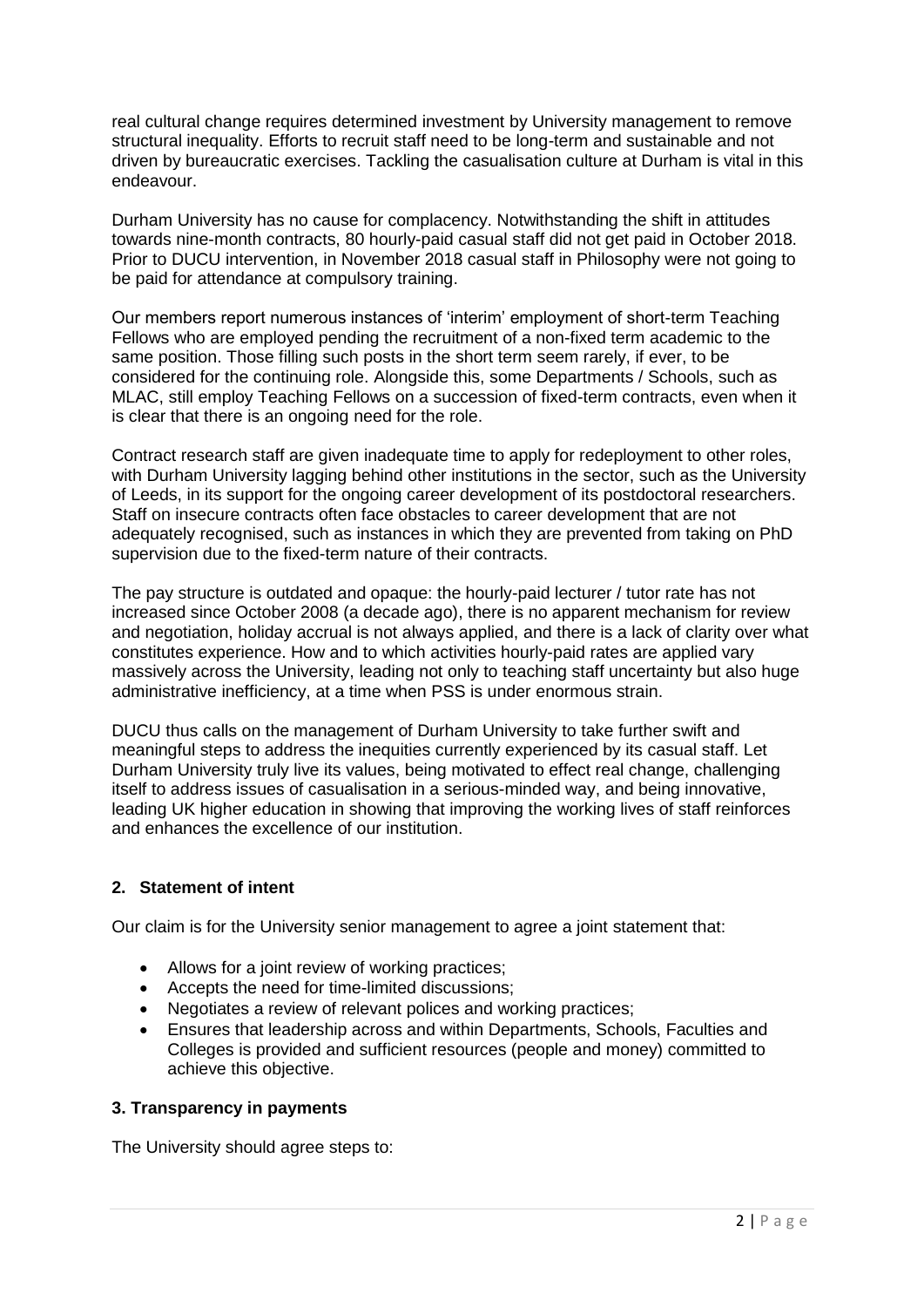- Disaggregate contact hours, preparation hours and post-activity work (i.e. rates should not aggregate contact time with pre/post contact activities).
- Make the amount of paid support activity (pre- and post-contact time) associated with each hour of a teaching activity (including demonstrating) explicit.
- Provide clear, University-wide rates for each teaching type (e.g. lecture, seminar, practical) and support activity (preparation, post-contact duties), listed as rates per teaching type / support activity per hour.

## **4. Tackling unpaid labour**

The University should agree steps, including:

- Ensuring that for hourly-paid teaching staff (including research students who teach [RSWT]), the work actually done in preparation and scholarship is reflected fairly. There should be paid preparation time for each class, with a minimum of six hours of preparation time for a one hour lecture (three hours for refreshing and revising a lecture delivered by the same individual in a previous year), and a minimum of two hours of preparation time for a one hour tutorial / seminar / practical (noting that repeats of a class in the same academic year are covered under this and will not require additional preparation time).
- Ensuring that for hourly-paid teaching staff (including RSWT) delivering lectures and seminars, an additional hour of student consultation time ('office hours') for every hour of class time is paid for. This time excludes time spent marking, which should be costed separately.
- Pay hourly-paid teaching staff (including RSWT) for formative and summative marking at the tutorial rate, with 30 minutes allocated per 1000 words of prose or equivalent, and the time allocated to marking reviewed frequently by Departments and reported to HR to ensure parity across the University.
- Pay all hourly-paid teaching staff (including RSWT) the tutorial rate for attending each hour of training, lectures and teaching team / Department meetings that are connected to modules / programmes on which they teach.

## **5. Removing unequal treatment across roles, Departments / Schools, and Colleges**

The University should agree steps, including:

- Ensuring that all hourly-paid teaching staff (including RSWT) are paid at the same rate for the same activities across all Departments and Schools;
- Ensuring equal access to incremental progression for staff on different forms of contract.
- Ensuring that (i) contract research staff are appointed at a grade / point commensurate with their experience (as occurs for equivalent teaching plus research posts), that (ii) contract research staff get opportunities for promotion, and that research grants are costed with (i) and (ii) in mind.
- Ensuring equal access to professional development opportunities and paid time to attend them for all staff, including hourly- paid teaching staff (including RSWT).
- Given that there has been no increase in the hourly teaching rate since October 2008, immediately revise the hourly paid rates, linked to the national pay scales.
- Delete the 'inexperienced rate' from hourly teaching rates and link the hourly teaching rates to the national pay scales, including at least annual cost of living increases.
- Ensure that all staff paid on an hourly basis receive contracts that specify hours to be worked, rates of pay, and duties.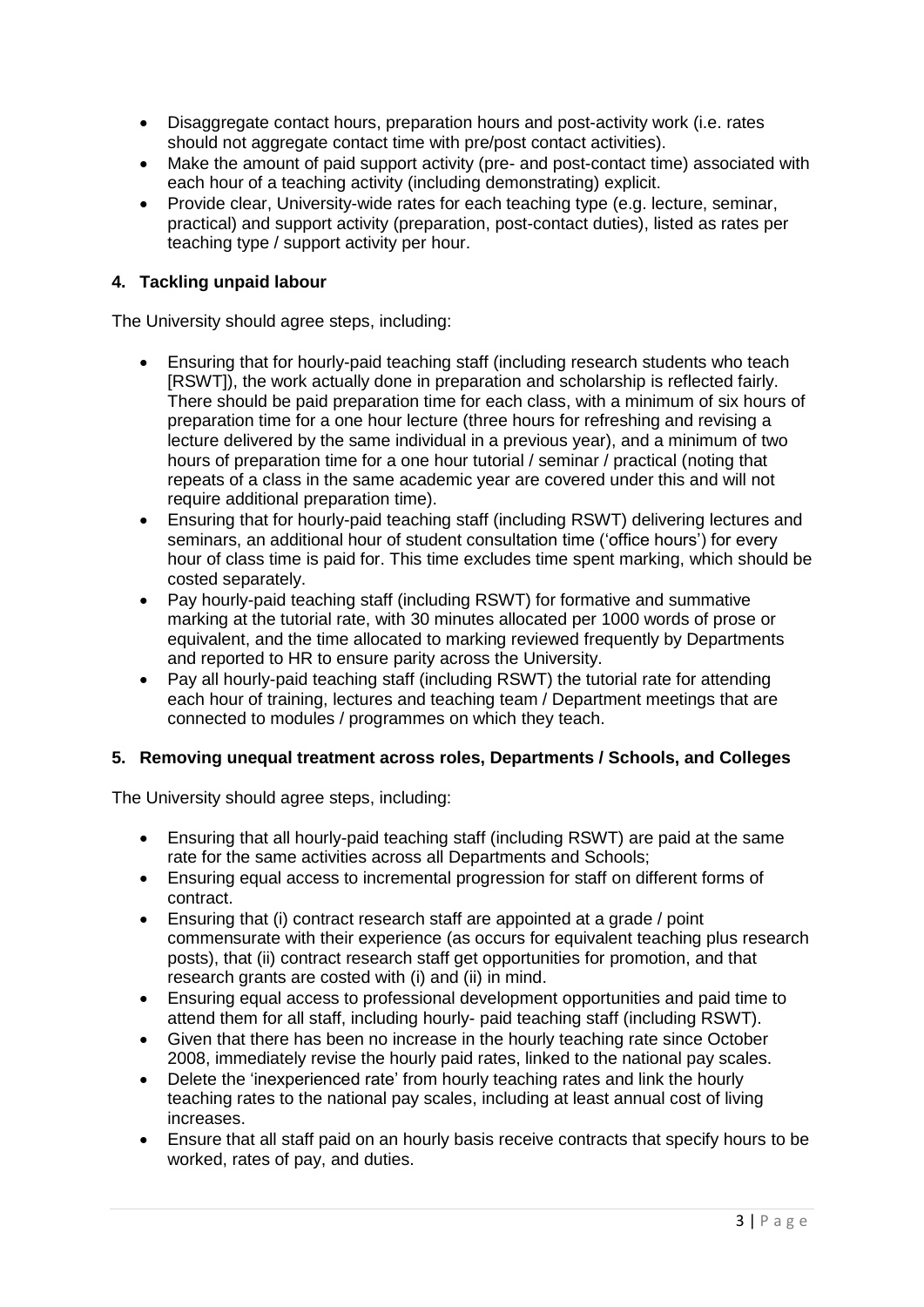# **6. An end to the use of 'worker' contracts:**

Our claim is for the transfer of all people teaching via 'worker' contractual arrangements, whether through external agencies, subsidiary companies or 'bank' arrangements onto proper employment contracts and their assimilation to the national pay spine, matched to the national role profiles at the appropriate academic level.

#### **7. An end to the use of zero hours contracts and controls on variable hours contracts**

Our claim is for the University to cease issuing zero hours contracts and transfer all staff employed on zero hours contracts onto a specified hours contract (per [5] above) or a fractional contract (per [8] below) as appropriate.

#### **8. Fractionalisation of hourly-paid lecturers**

Our claim is to apply the agreed mechanism for transferring onto fractional contracts all hourly paid staff who have been working at 0.2FTE or above.

#### **9. Reduction of the use of fixed-term contracts**

We are seeking commitment to a joint review of existing policies for the employment of staff on fixed-term contracts with a view to reducing the use of fixed-term contracts and creating greater job security and continuity of employment for academic and PSS staff. The University should agree steps, including:

- There should be a three-week redeployment window and proactive skills matching coordinated by HR to facilitate redeployment of research, teaching and PSS staff.
- Staff should be moved to a non-fixed term contract after 23 months unless there is an objective justification for not doing so.

## **10. Training and development for staff**

Along with ensuring equal access to professional development opportunities (see [5] above)**,**  our claim is for the University to commit to convening of a joint UCU-University working group to examine how to create a more stable, supportive and developmental culture at the University for those on casual and fixed-term contracts. This should include consideration of how workload modelling in Departments and professional support services can support individual CV development.

## **11. Agreement on provision of specific facilities time**

Conducting effective negotiations on improving employment will require a significant commitment of time from DUCU representatives and in particular those on insecure contracts. Therefore our claim includes a call for agreement on a specific allocation of paid time off or, in the case of hourly-paid staff, paid time on, to allow our representatives to meaningfully participate in the processes around and within these negotiations.

## **12. Negotiating forum**

UCU submits this claim as a matter for negotiation. This is a matter pertaining to the pay, terms and conditions of academic staff in the main. As such, we want negotiations to be held between representatives of the UCU and University management alone.